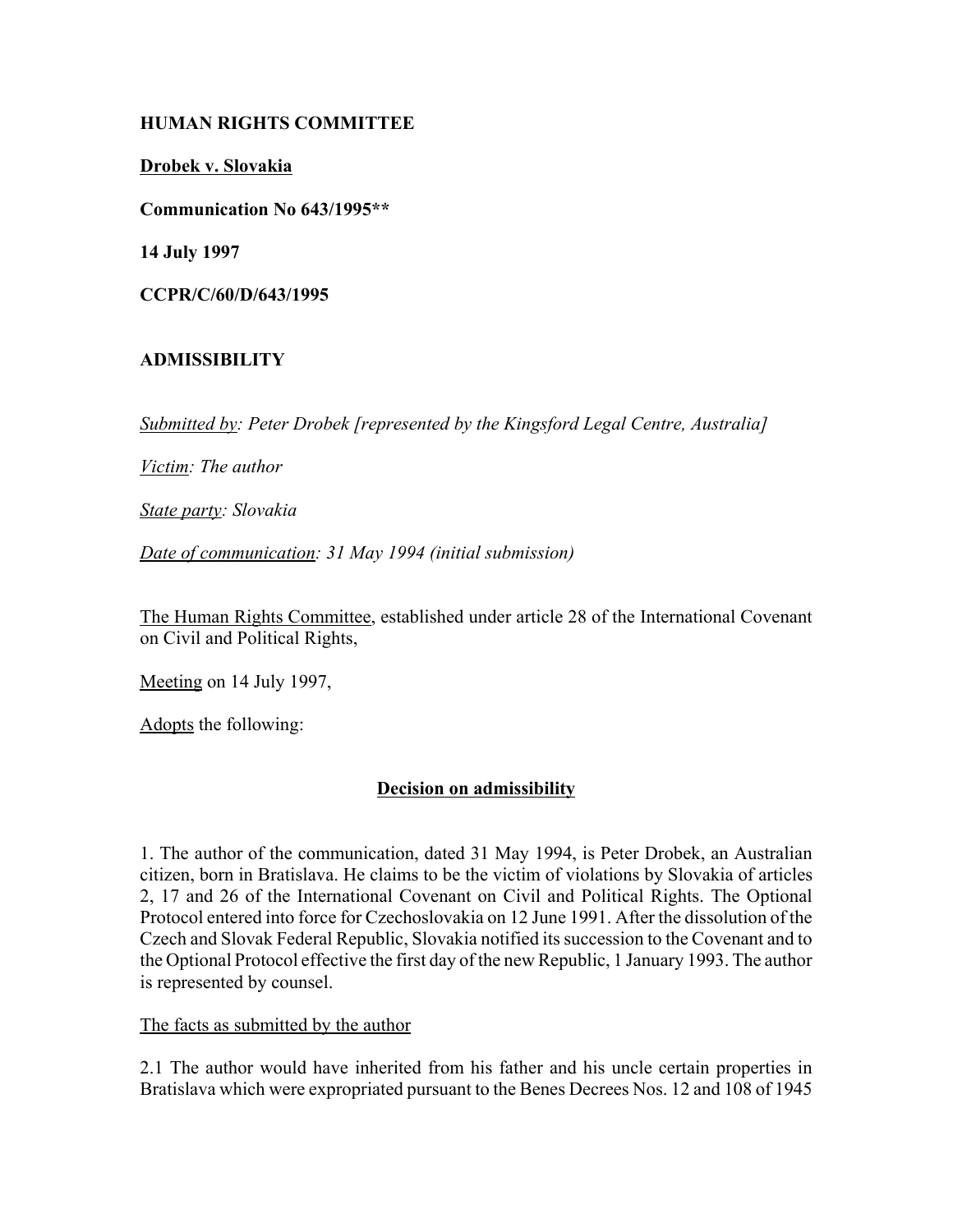under which all properties owned by ethnic Germans were confiscated. In 1948, the Communist regime expropriated all private property used to generate income. After the fall of the communist regime, the Czech and Slovak Federal Republic enacted Law 87/1991, <sup>1</sup> and after the creation of the State of Slovakia, the Slovakian Government instituted a policy whereby property taken under the Communist regime could be reclaimed. However, the restitution legislation did not cover confiscation effected under the Benes decrees.

2.2 The author tried to avail himself of the restitution legislation and sought the return of his properties. On 25 May 1993, the local Court of Bratislava dismissed his claims. Counsel claims that the Court does not address the issue of discrimination and the racial injustice the author has suffered. In this respect, he claims that, as there are no effective domestic remedies available to him to obtain redress for the racial discrimination suffered, domestic remedies have been exhausted.

### The complaint

3.1 The author claims to be the victim of a violation of articles 2 and 26 of the Covenant by the Slovak Government, because it has endorsed the ethnic discrimination committed before the Covenant existed by enacting a law which grants relief to those who had their lands expropriated for reasons of economic ideology and does not provide it to those expropriated on ethnic grounds. Counsel claims that article 2 of the Covenant in conjunction with the preamble are to be interpreted to mean that the rights contained in the Covenant derive from the inherent dignity of the human person and that the breach committed prior to the entry into force of the Covenant has been repeated by the enactment of discriminatory legislation in 1991 and by the decisions of the Slovak Courts of 1993 and 1995.

3.2 The author claims that there is a violation of article 17 as his family were treated as criminals, their honour and reputation being badly damaged. In this respect, the author claims that until the Slovak Government rehabilitates them and returns their property, the Government will continue to be in breach of the Covenant.

#### State party's observations and author comments thereon

4. On 11 August 1995, the communication was transmitted to the State party under rule 91 of the Committee's rules of procedure. No submission under rule 91 was received from the State party, despite a reminder addressed to it on 20 August 1996.

5.1 By a letter of 10 August 1995, counsel informed the Committee that domestic remedies had been exhausted in respect of the author's property claim and that the City Court Session, on 9 February 1995, had rejected the author's appeal to the judgement of the Local Court, in Bratislava<sup>2</sup>

5.2 By a further letter of 23 July 1996, counsel claims that Slovak authorities discriminate against individuals of German origin.

## Admissibility considerations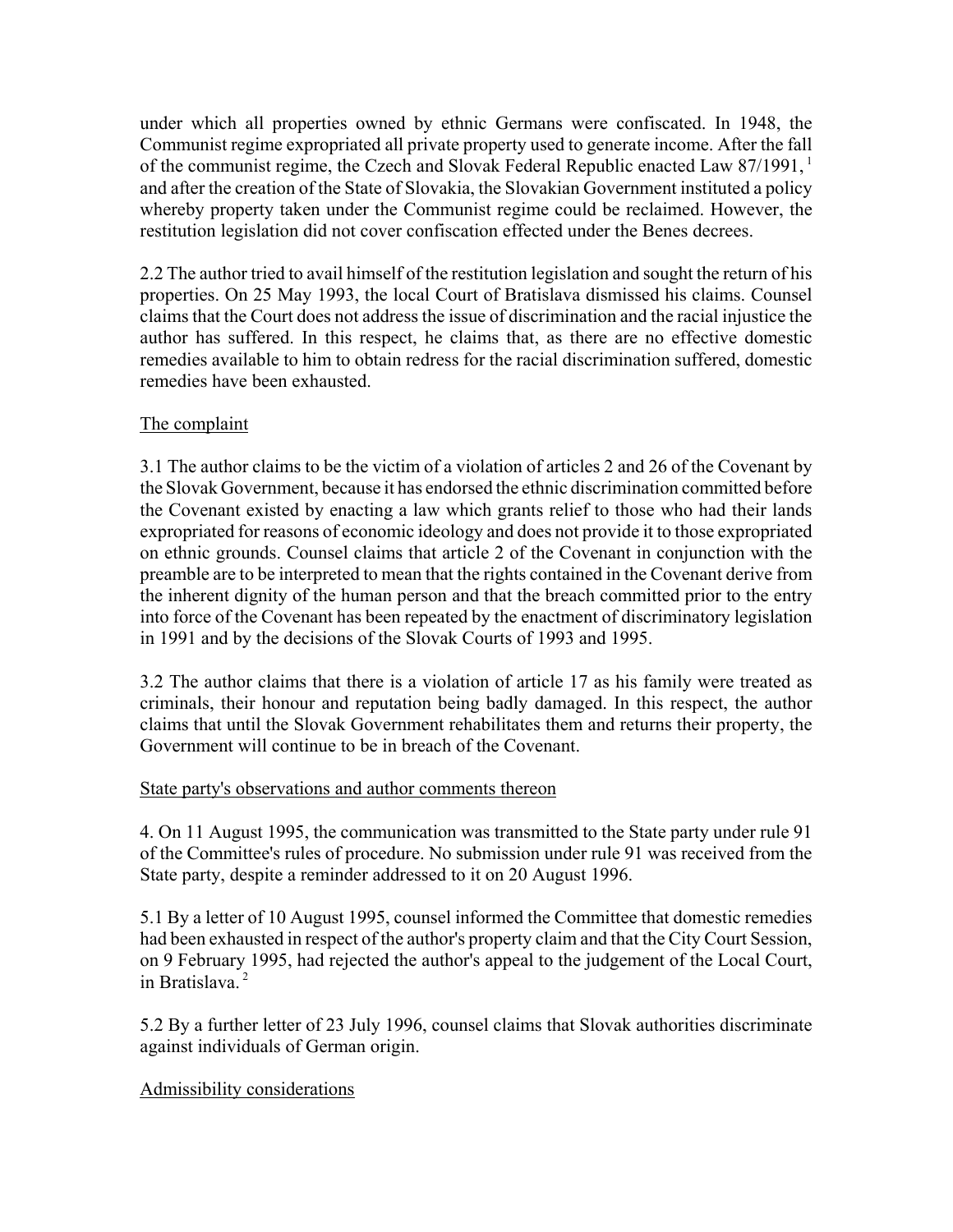6.1 Before considering any claims contained in a communication, the Human Rights Committee must, in accordance with rule 87 of its rules of procedure, decide whether or not it is admissible under the Optional Protocol to the Covenant. The Committee notes with regret the State party's failure to provide information and observations on the question of the admissibility of the communication.

6.2 The Committee notes that the challenged law entered into force for the territory of Slovakia in 1991, when that country was still part of the Czech and Slovak Federal Republic, that is, before Slovakia's succession to the Covenant and the Optional Protocol in January 1993. Considering, however, that Slovakia continued to apply the provisions of the 1991 law after January 1993, the communication is not inadmissible ratione temporis.

6.3 Although the author's claim relates to property rights, which are not as such protected by the Covenant, he contends that the 1991 law violates his rights under articles 2 and 26 of the Covenant in that it applies only to individuals whose property was confiscated after 1948 and thus excludes from compensation in respect of property taken from ethnic Germans by a 1945 decree of the pre-Communist regime. The Committee has already had occasion to hold that laws relating to property rights may violate articles 2 and 26 of the Covenant if they are discriminatory in character. The question the Committee must therefore resolve in the instant case is whether the 1991 law applied to the claimant falls into this category.

6.4 In its views on communication 516/1992 (Simunek v. Czech Republic), the Committee held that the 1991 law violated the Covenant because it excluded from its application individuals whose property was confiscated after 1948 simply because they were not nationals or residents of the country after the fall of the Communist regime in 1989. The instant case differs from the views in the above case, in that the author in the present case does not allege discriminatory treatment in respect of confiscation of property after 1948. Instead, he contends that the 1991 law is discriminatory because it does not also compensate victims of the 1945 seizures decreed by the pre-Communist regime.

6.5 The Committee has consistently held that not every distinction or differentiation in treatment amounts to discrimination within the meaning of articles 2 and 26. The Committee considers that, in the present case, legislation adopted after the fall of the Communist regime in Czechoslovakia to compensate the victims of that regime does not appear to be prima facie discriminatory within the meaning of article 26 merely because, as the author contends, it does not compensate the victims of injustices allegedly committed by earlier regimes. The author has failed to substantiate such a claim with regard to articles 2 and 26.

6.6 The author has claimed that Slovakia violated article 17 of the International Covenant on Civil and Political Rights by not rectifying the alleged criminalization of his family by the Slovak authorities. The Committee considers that the author has failed to substantiate this particular claim.

7. The Human Rights Committee therefore decides:

(a) the communication is inadmissible under article 2 of the Optional Protocol;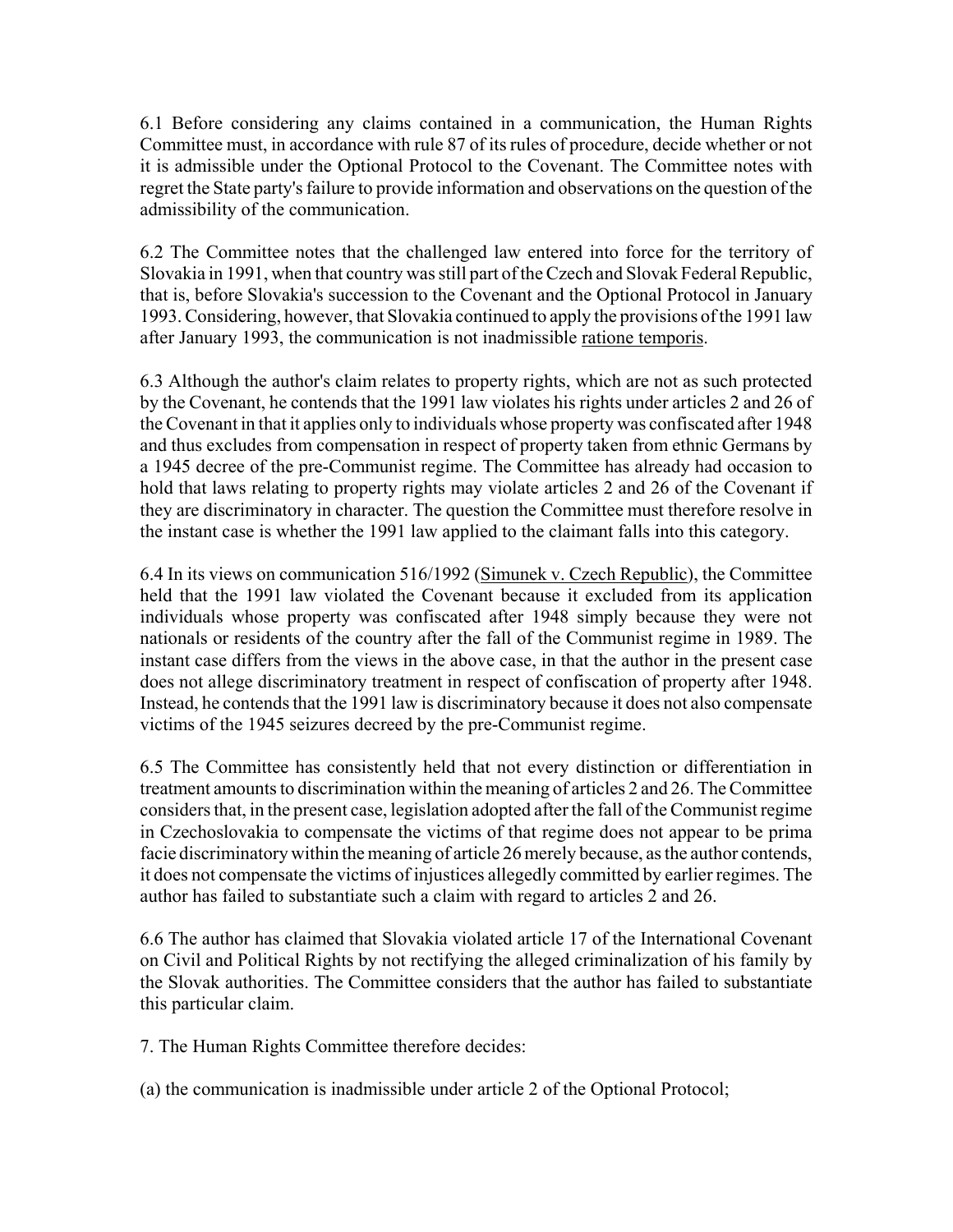(b) that this decision shall be communicated to the State party, to the author and to his counsel.

 $\frac{1}{2}$ 

\*/ The following members of the Committee participated in the examination of the present communication: Mr. Nisuke Ando, Mr. Prafullachandra N. Bhagwati, Mr. Thomas Buergenthal, Ms. Christine Chanet, Lord Colville, Ms. Elizabeth Evatt, Ms. Pilar Gaitan de Pombo, Mr. Eckart Klein, Mr. David Kretzmer, Ms. Cecilia Medina Quiroga, Mr. Fausto Pocar, Mr. Martin Scheinin, Mr. Danilo Türk and Mr. Maxwell Yalden.

\*\*/ The text of an individual opinion by Committee members Cecilia Medina Quiroga and Eckart Klein is appended to the present document.

1/ See Committee's Views on communication No. 516/1992 (Simunek et al. v. Czech Republic), adopted 19 July 1995, and No. 586/1994 (Adam v. Czech Republic), adopted 23 July 1996.

2/ The author provides the text of the decision in Slovak and an English translation. There had never been any remedies available in respect of the author's discrimination claim.

[Adopted in English, French and Spanish, the English text being the original version. Subsequently to be issued also in Arabic, Chinese and Russian as part of the Committee's annual report to the General Assembly.]

# **Appendix**

# Individual opinion by Committee members Cecilia Medina Quiroga and Eckart Klein

The author of the communication contends that the State party discriminated against him by enacting Law 87/1991, which grants relief to individuals whose lands were confiscated by the communist regime and which does not grant it to those of German origin whose lands were confiscated under the Benes Decrees.

The Committee has declared this communication inadmissible for lack of substantiation of the author's claim. We do not agree with this decision. The author has given clear reasons why he thinks he is being discriminated against by the State party: this is not only because of the fact that Law 87/1991 applies only to property seized under the communist regime and not to the 1945 seizures decreed between 1945 and 1948 by the pre-communist regime; the author argues that the enactment of Law 87/1991 reflects the support by Slovakia of discrimination which individuals of German origin suffered immediately after the Second World War. He further adds that such discrimination on the part of the Slovak authorities